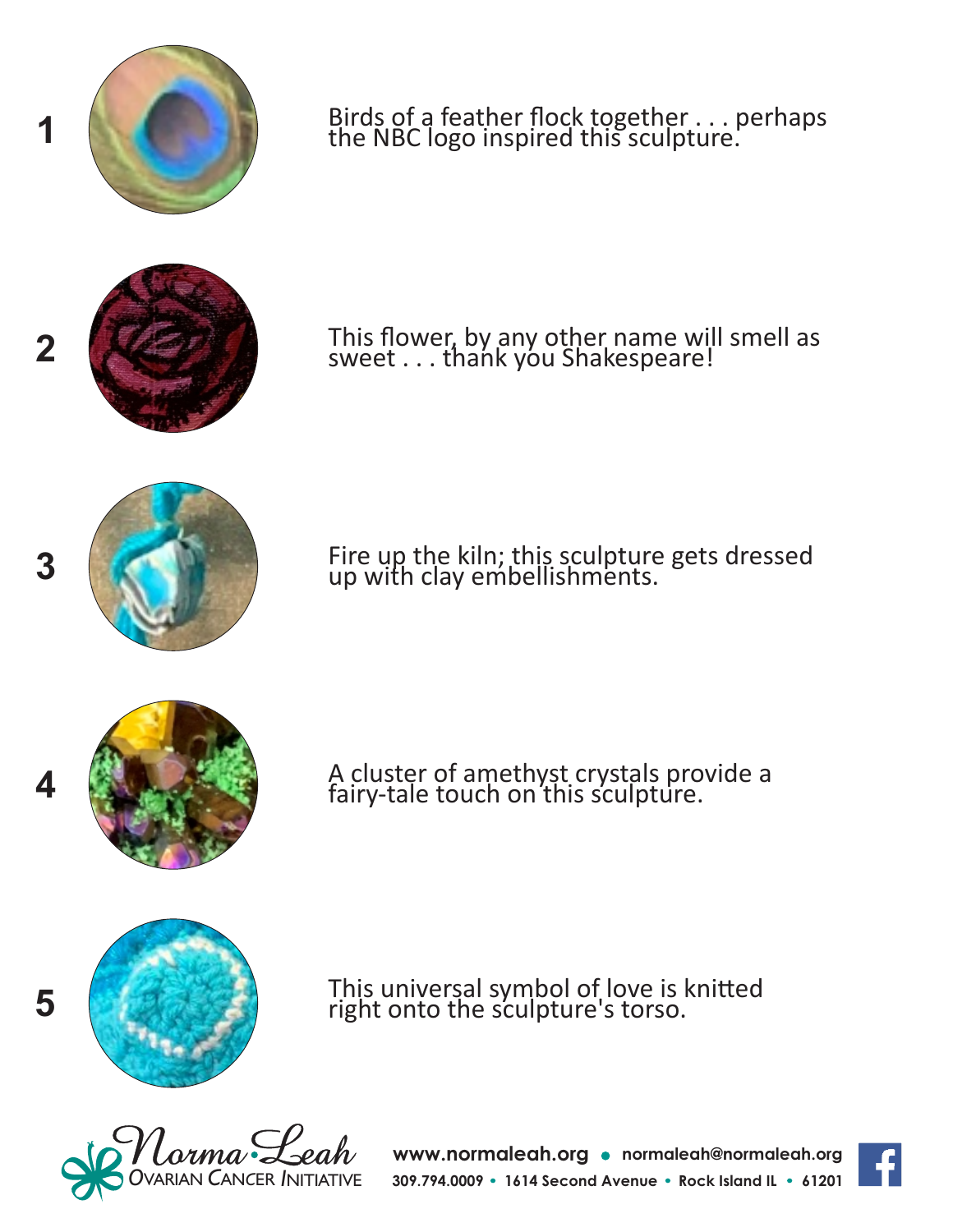

You might find these on your bathroom floor or kitchen back splash. Here, they give strength.

Sally sells these by the seashore . . . but on this sculpture, they form a necklace.

Bambi and her mother take refuge in this nature-inspired sculpture.

 A Japanese art form creates a rainbow of hope with these birds.



No chips on this body part . . . only feathers. Soldier on!